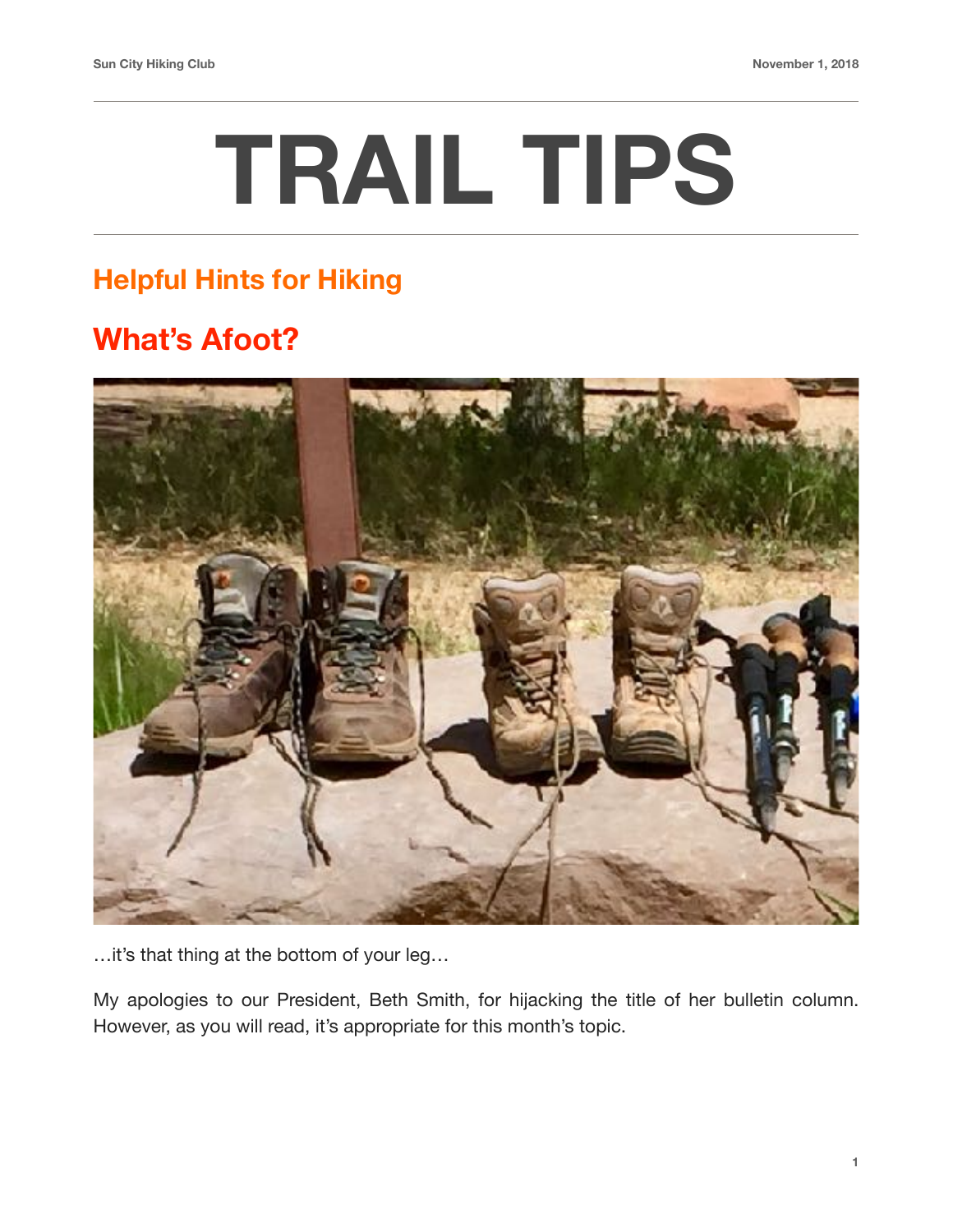Welcome back to another season of hiking with the Sun City Hikers! We have a lot of great hikes to look forward to this year, and in the interest of ensuring we are all able to function at our peak abilities, this month we are going to cover taking care of our feet.

Yeah, I know, feet are not a really fun thing to discuss. But when you're on the trail, those appendages at the bottom of your legs become a very important part of having a fun day of hiking, or an excruciating death march across the burning sands. If you've ever developed a blister three miles from the trailhead, you know what I'm talking about. So let's start with some basic maintenance topics.

Plantar Fasciitis is just about the worst foot pain I have ever encountered. The root cause is the gradual shortening and tightening of your calf muscle which extends down and around your heel, and attaches to the bottom of your foot. As it shortens, it exerts tension on the arch, and feels like your foot is in an eternal foot cramp. What really helped me was periodic stretching of the calves. Here's some information I found on healthline.com.



Stretch your calves

- 1.Stand an arm's length from a wall.
- 2.Place your right foot behind your left.
- 3.Slowly and gently bend your left leg forward.

4.Keep your right knee straight and your right heel on the ground.

5.Hold the stretch for 15 to 30 seconds and release. Repeat three times.

6.Reverse the position of your legs, and repeat.

Now, a few tips to increase the effectiveness of these stretches. The best time for these stretches is after a bit of walking, when your muscles are loosened up a bit. I try to do it on my first water stop after beginning a hike. I use my hiking sticks instead of a wall to lean on. I actually have a timer on my watch to remind me to stretch those calves 4 or 5 times a day. I'll walk around a little to loosen up, then stretch. Do not bounce when stretching! You can overextend the calf muscle, and make things worse. Don't ask me how I know this…



Another good stretch to ward off PF is to use a dishtowel to form a sling around your arch, and pull gently towards you with your leg extended in a sitting position. Hold the stretch for 30 seconds or so.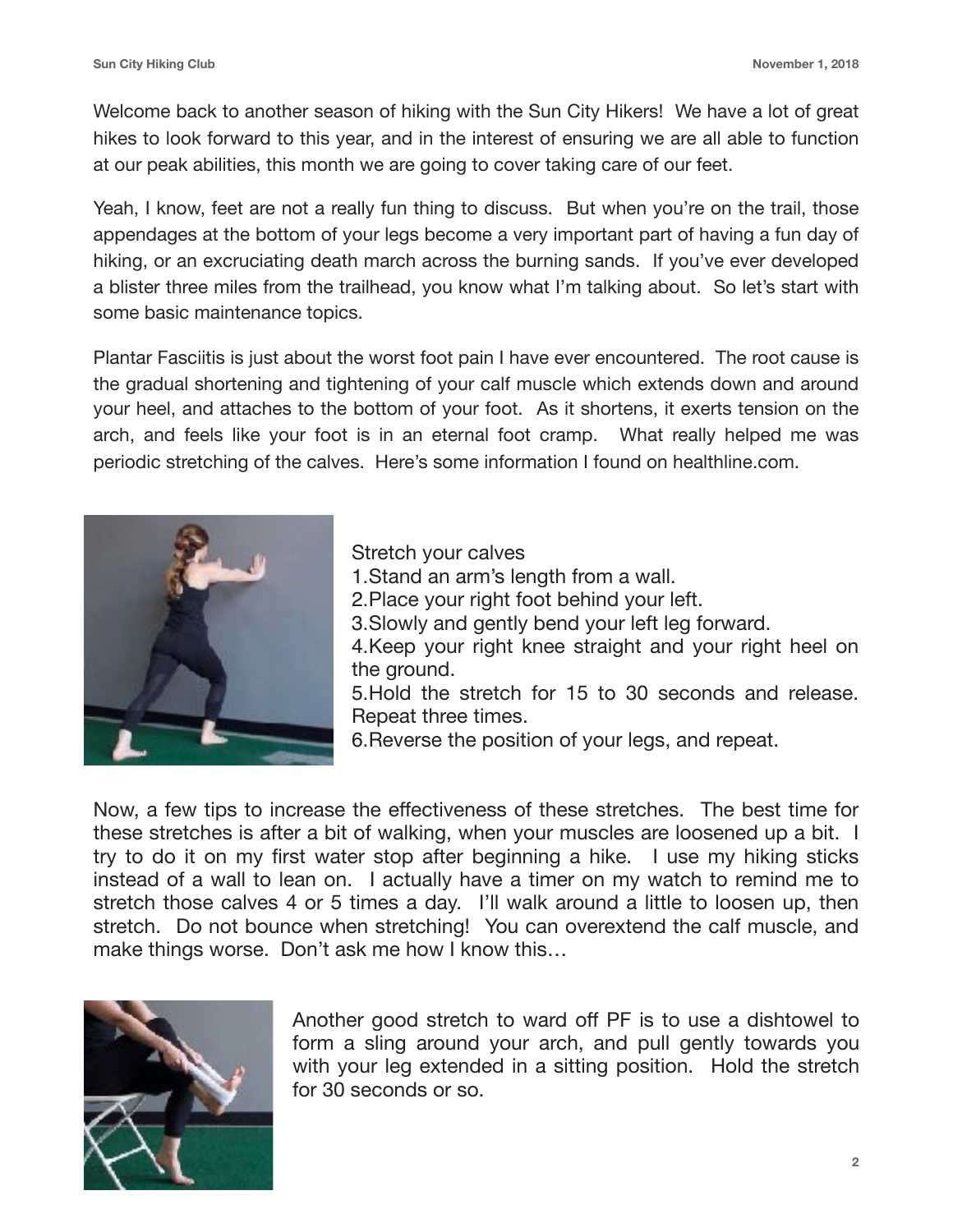I also emulate this stretch sometimes while driving long trips with the cruise control on. Flex your foot upwards towards your knee, and hold for 15 to 30 seconds. Don't do this with a foot that is currently in use on the accelerator or brake.

Onwards and upwards. Do you have a tendency to get blisters in one spot on your foot during an extended hike? We'll get into socks and boots momentarily, but as a short term remedy, there's a wicked cool invention called Mole Skin. It's a thick woven pad with adhesive on the back and can be trimmed to a shape to cover the afflicted area. However, apply the Mole Skin BEFORE a blister develops. If you put it on after the blister has formed, when you remove the Mole Skin patch, you also end up removing a large amount of skin. Again, do not ask me how I know this…

To ward off developing a blister in the first place, let's take a look at socks. Most hiking specialists recommend using Smart Wool or Merino wool socks. The woolen material wicks moisture away from your foot, it breathes well to get rid of that moisture, and is very soft. Socks developed for hikers usually have a thicker toe and heel area to cushion the impacts of walking on hard surfaces, and to help avoid forming blisters from the friction of your foot rubbing on the inside of your boot.

Hiking socks can be expensive, as much as \$18/pair, but I gladly fork over the money to pamper my paws. If you've ever had to endure the agony of a blister during a long hike, I think you'd pay a pretty penny not to have that throbbing raw spot in your boot whilst trying to enjoy the scenery.

Speaking of boots, they are the most critical part of taking care of your tootsies. Everyone has slightly different feet. Fitting your boot properly is essential to having a pain-free foot. Merrill's fit my feet very well, right out of the shoebox. Rene' has had the best luck with Vasque. Each manufacturer is going to have their own specific toe box configuration, width specifications, and arch support. My advice is to try as many as you can until you find that boot that fits like an Italian racing glove.

Ask for help from the boot salesperson. Maybe go to REI for that first big purchase, to zero in on which brand works for you the best. REI has simulated rock climbing steps to help you flex the boot and experience what they might feel like on the trail. And the salespeople are generally hikers, so they can be very helpful in giving advice and asking you about chafing spots and where your toes end up inside the boot. Mentally gird yourself when looking at the price tag. Egads! But if taken care of, a good pair of boots can last you 3-5 years. And it's difficult to put a price on having a pain-free hike.

I have three different sets of footgear I wear out on the trails. I use low top, soft sided hiking shoes when strolling on fairly level, dirt trails. I have a pair of mid-rise soft sided boots when hiking moderate, mixed-dirt and gravel trails. And then I have